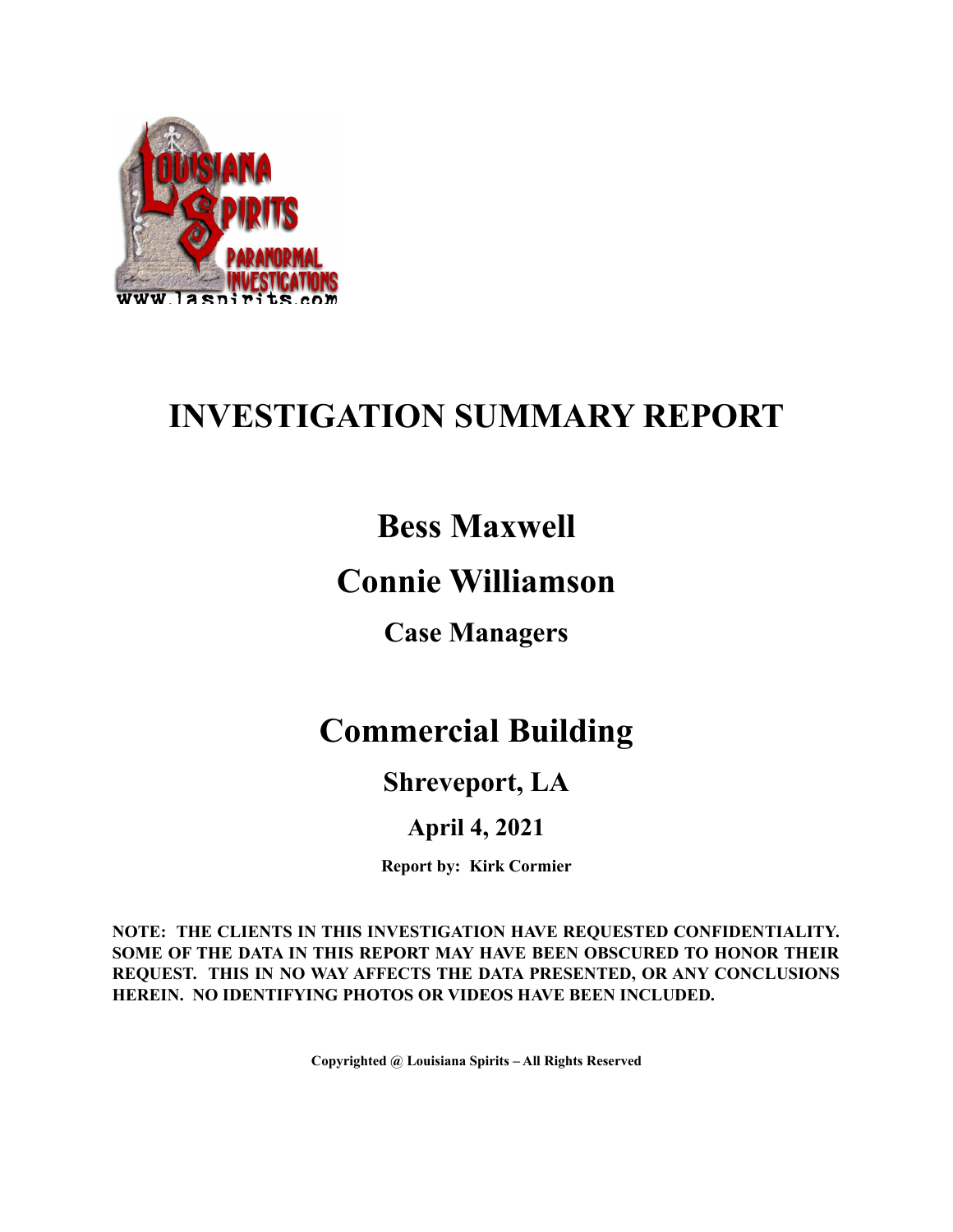# **Location and Experiences**

The investigated location is a 150+ year old multi-story former office building in downtown Shreveport, LA. The building is currently being renovated and its original use changed. There have been a couple of persons who have reported hearing footsteps, doors slamming, doors locking from the inside, and even a full body apparition of a man on the stairs. The activity has caused those persons temporarily living there to move out.

# **INVESTIGATION**

### **Date of Investigation**: April 4, 2021

**Participants**: Bess Maxwell, Connie Williamson,

Kirk Cormier, Traci Myers, Keith Myers, Susan Coleman, Brad Crates, and a representative of the owner

**Equipment**: Digital Recorders, Spirit Box, Full Spectrum

GoPro Cameras, Dowsing Rods

**Personal Experiences**: Traci and Keith Myers reported an unidentified sound when investigating the second floor. It was the sound like something being dragged across the floor.

Susan and Brad reported an unexplained dimming of the laser grid (fresh batteries) twice while investigating in the basement. Also in the basement, they experienced possible movement at the opposite end from where they were and a bright spot of light on the floor that cold not be explained or debunked. They also heard unexplained footsteps and Susan felt dizzy at one point.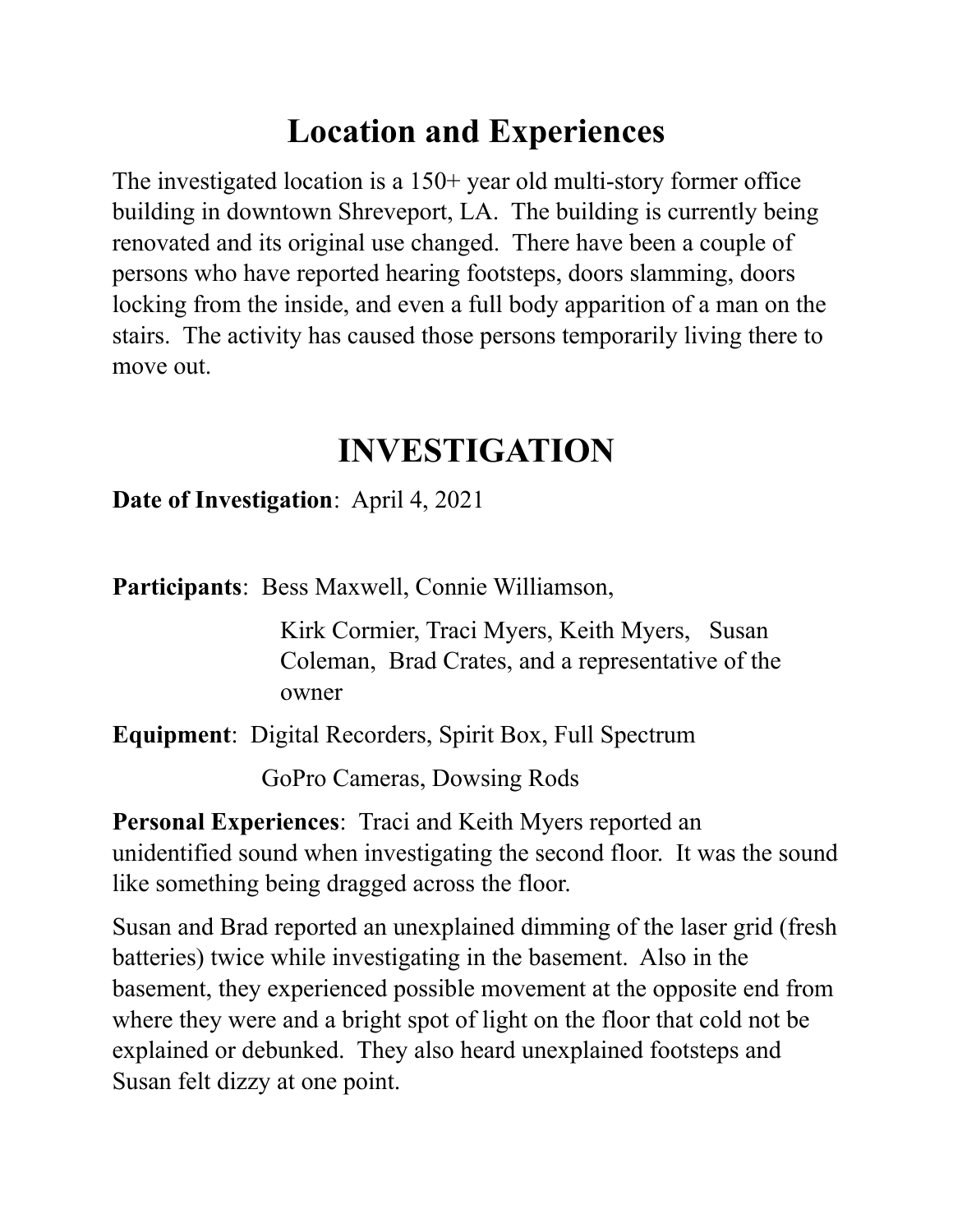It should be noted that the Gopro camera located in the basement shut off after less than 2 minutes after recording began.

**Investigation**: The investigation began around 7:30 pm. Full spectrum GoPro cameras with IR illuminators were set up the in three locations including a stairway, a hall and a storage area in the basement. EVP and Spirit Box sessions were carried out by all three teams of investigators, EMF readings in the building did not present anything remarkable. At the conclusion of the investigation at around 10:30 pm, the building was cleansed with sage wood smoke.

### **GoPro Full Spectrum Cameras**

Although nothing visual was captured by the cameras, a sound of a heavy breath was recorded on the stairway by the camera microphone.

Heavy breath

### **Model P-SB7 Spirit Box:**

**1.**

Second Floor: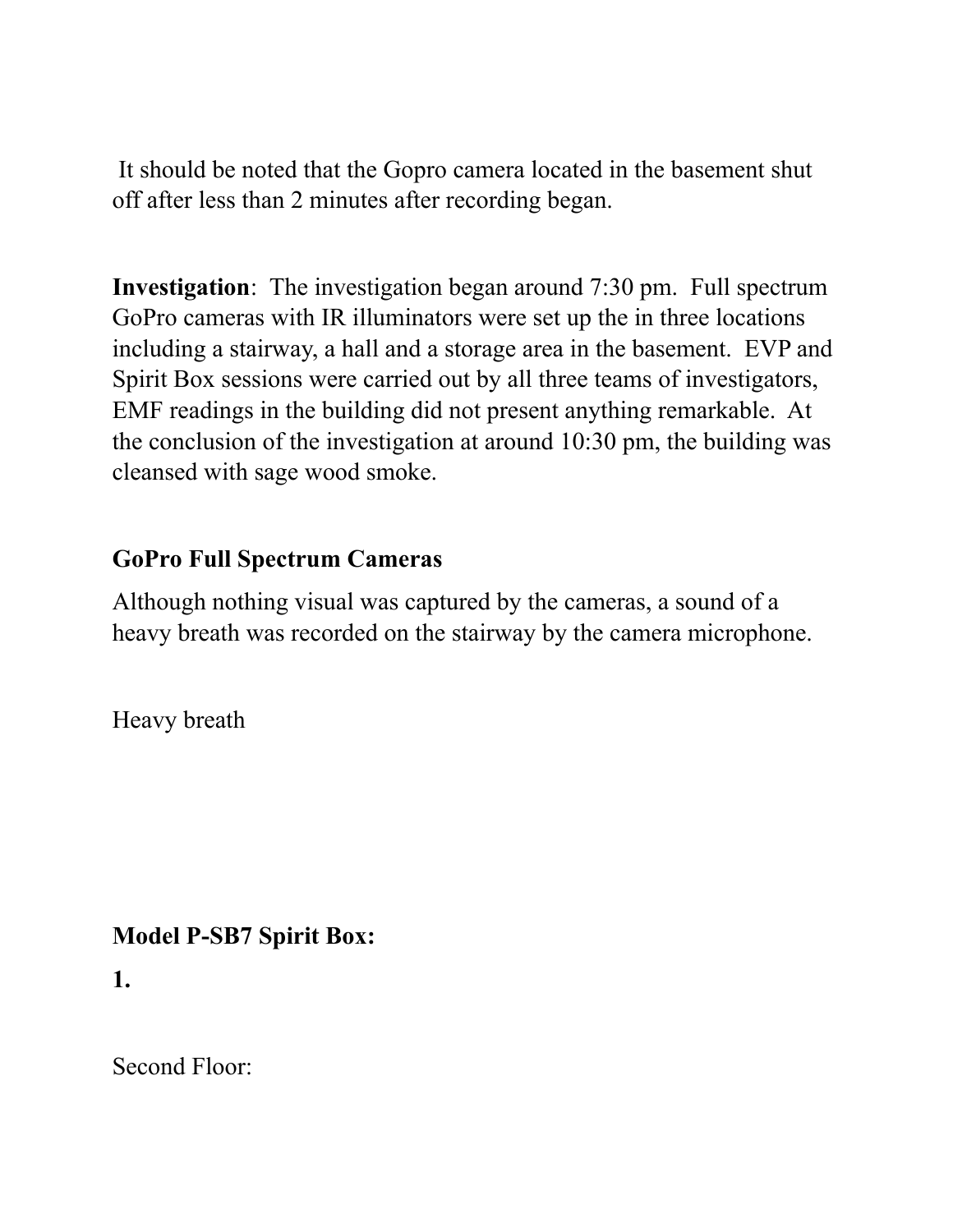After Bess Says "Hello" a voice on the spirit box is believed to say "Howdy"

### **2.**

First floor:

Connie asks if they are with family or other people. A voice is believed to say "other people"

#### **3.**

Second floor:

Kirk asks "Do you like cats?" a voice is heard believed to be saying "rabid"

#### **4.**

First floor:

Connie asks if they did business with Ed Jacobs and a voice is believed to answer "Richard"

**5.**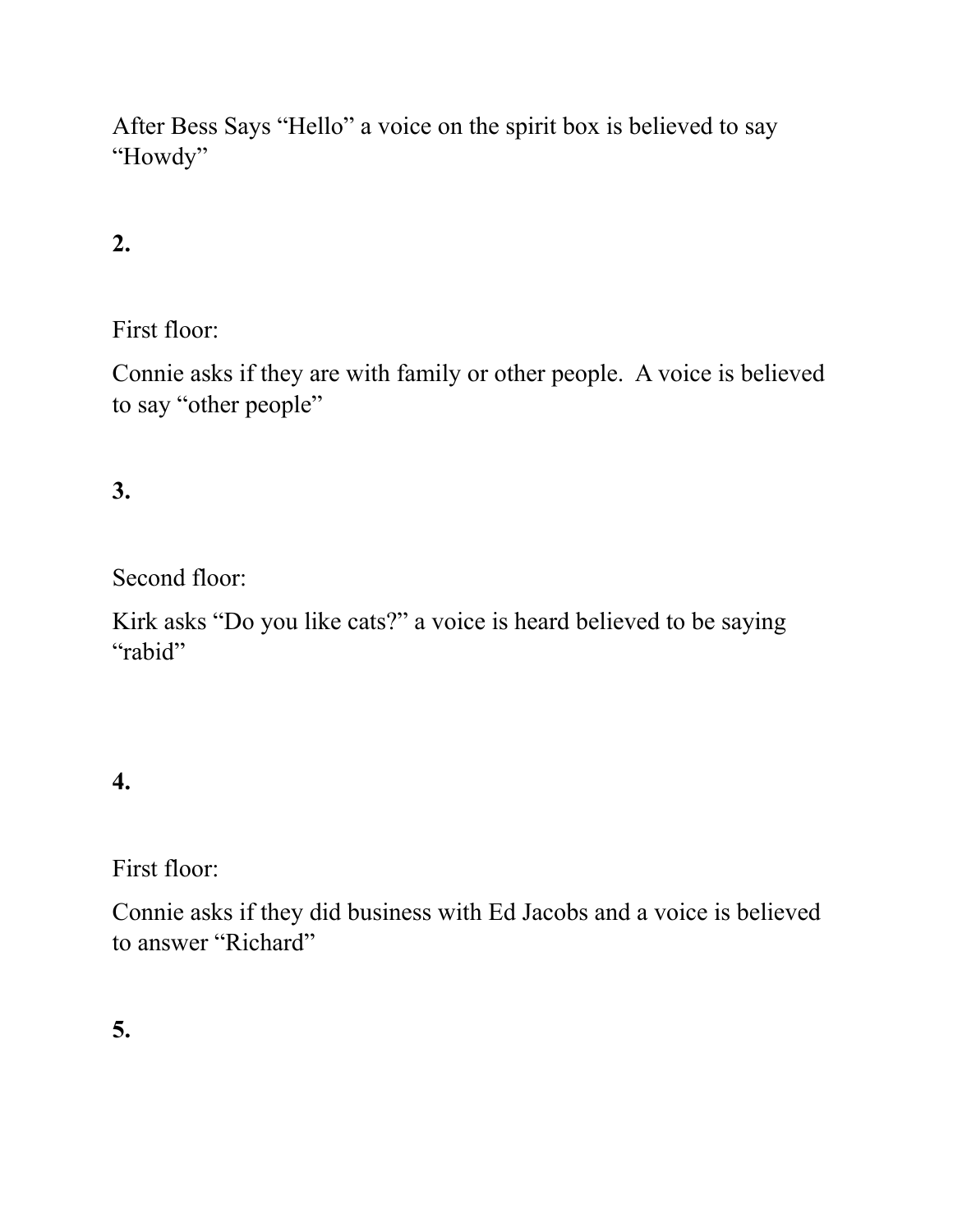Second Floor:

voice believed to say "box" after spirit box was mentioned

**6.**

Second Floor:

After discussing spirit box a voice is believed to say "what was that?"

### **Miscellaneous sounds recorded during the investigation**:

These unknown sounds were recorded during the course of the investigation. The source or cause of these sounds are unknown. They are not believed to be caused by any of the investigators.

### **Dowsing Rods:**

While investigating on the second floor, the dowsing rods, for a short time, were behaving oddly and pointed at Connie upon a request to do so.